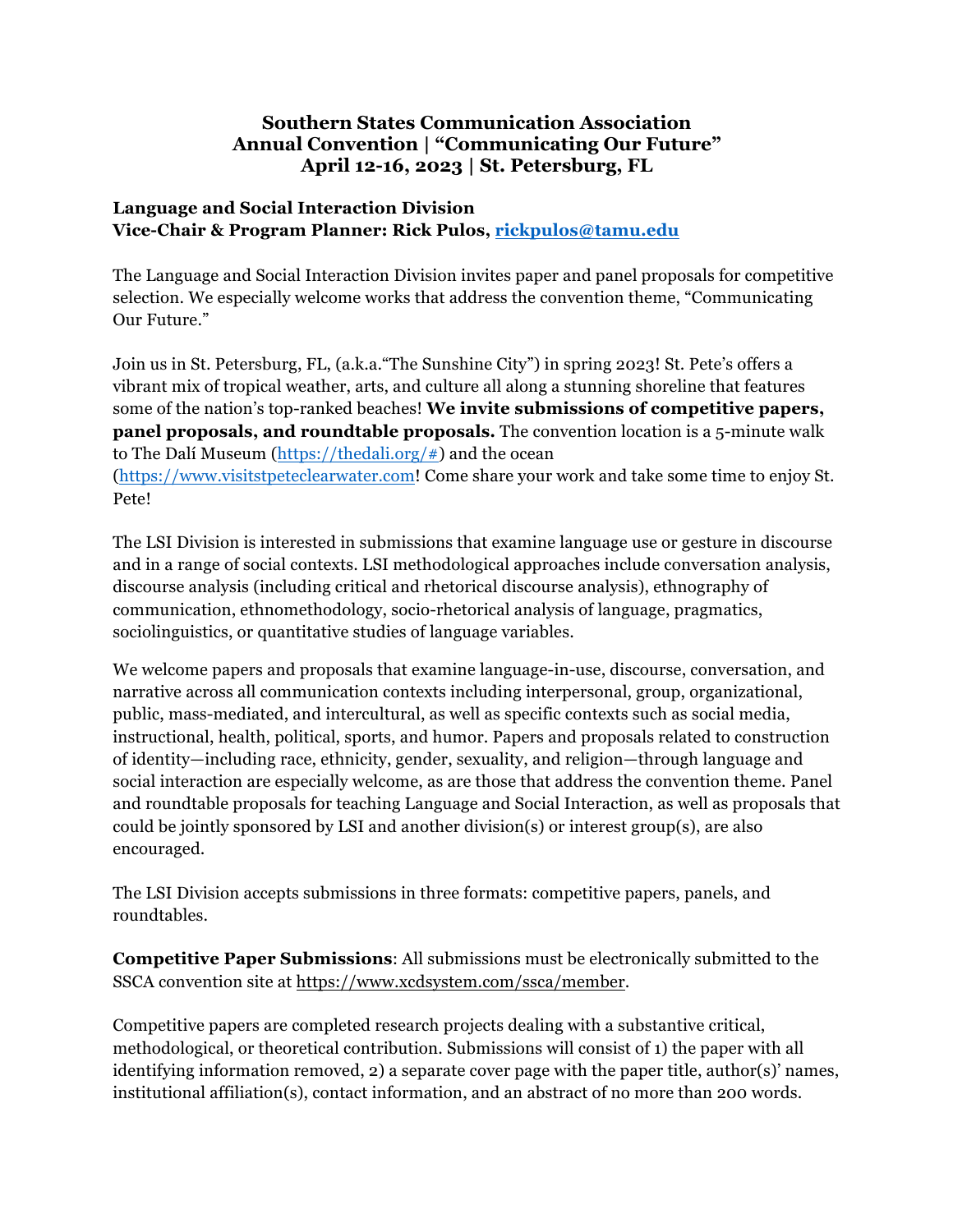Please check the for division/interest groups' calls for specific length and formatting requirements.

Anonymous Review: All competitive papers submitted should follow standard procedures for removing any information that identifies the author and/or the institution within the paper and within any document metadata. Divisions and interest groups reserve the right to reject any papers not following these standards.

Student Papers: All papers submitted will be considered for the Division's Top Paper Award. For student papers, indicate "STUDENT" on the first page of the manuscript, and indicate "Student Paper" during the submission process. The Division's Top Student Paper will be submitted for consideration for the SSCA Bostrom Young Scholar Award. In order for a submission to be considered a student paper and to be eligible for student awards or recognition, all authors of the paper must be students at the time the papers is submitted. A paper co-authored by a student and a faculty member, for instance, will not be classified as a student paper.

Debut Papers: A "debut paper" is one submitted by an author or authors who are presenting at SSCA for the first time.

**Panel Submissions**: All submissions must be electronically submitted to the SSCA convention site at https://www.xcdsystem.com/ssca/member.

Panel proposals are for a slate of papers focused on a central topic or theme. This type of session typically has between 3-5 presentations. Submissions must include 1) a panel title, 2) an overall panel rationale (no more than 200 words) and 3) the following information about EACH presentation on the panel: a) the presentation title, b) the presentation author(s), with their institutional affiliation(s) and contact information, and c) the presentation abstract (no more than 200 words per abstract). All of this should be compiled in a single document and submitted in the "paper upload option" on the XCD platform.

A best practice for all divisions is to submit panel proposals with diverse participants comprised of individuals representing different institutions, and where possible and relevant, potential new members.

**Round Table Submissions:** All submissions must be electronically submitted to the SSCA convention site at https://www.xcdsystem.com/ssca/member.

Round table proposals bring together a group of scholars to discuss a topic or theme. This type of session typically has between 4-7 presentations. Submissions must include 1) a session title, 2) an overall session rationale (no more than 200 words), 3) a list of participants' names with their institutional affiliations and contact information. All of this should be compiled in a single document and submitted in the "paper upload option" on the XCD platform.

A best practice for all divisions is to submit round table proposals with diverse participants comprised of individuals representing different institutions, and where possible and relevant, potential new members.

## **Pertinent to All Submissions**